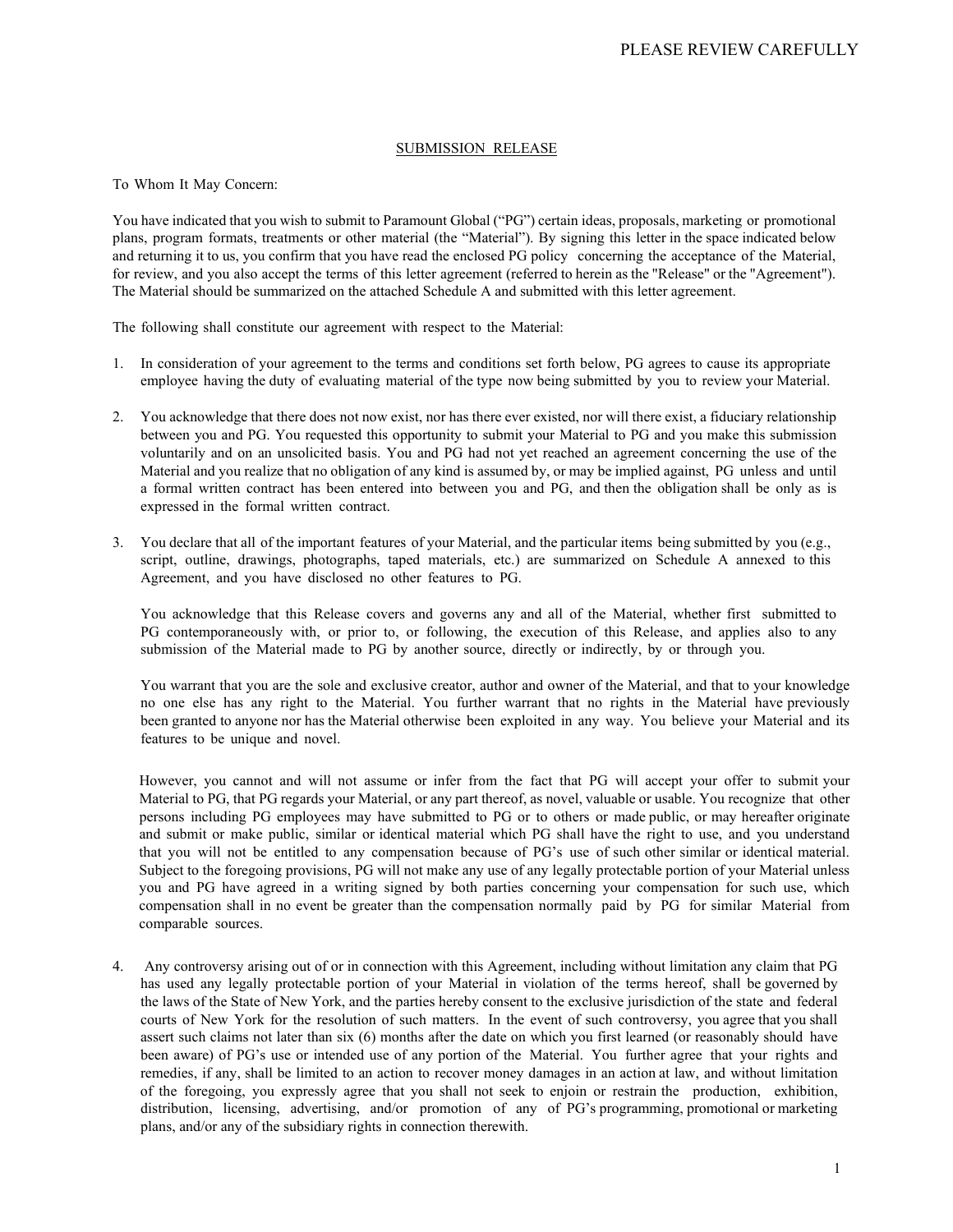- 5. You have retained a copy of this Release and of your Material, and you release PG from liability for, loss or damage to the Material. You also acknowledge and agree that PG is not obligated to return your Material to you. PG's review of your Material constitutes PG's acceptance of the terms and conditions set forth herein, and PG shall have relied upon your agreement herein in considering your Material for review. PG agrees to use reasonable efforts to keep all the Material confidential.
- 6. This Submission Release constitutes our entire understanding and agreement, and supersedes all prior understandings, whether written or oral. Any subsequent modification or waiver of this Submission Release must be in writing, signed by both of us. The invalidity of any provision hereof is not to affect the remaining provisions.
- 7. You are executing this release voluntarily, without coercion or undue influence from any source, and do so with complete understanding of all of its terms and effects, and every portion thereof. You acknowledge that you have had an opportunity to review this Release with the attorney of your choice (and if you received this Release during a face-to-face meeting, you can elect to reschedule such meeting for a time after you have had the opportunity to have the Release so reviewed). By signing this Release, you acknowledge that you have either consulted an attorney or have waived your right to do so.
- 8. As used in this Release, the terms "you" and "your" includes and binds the undersigned and any and all legal representatives of the undersigned. As used in this release, the terms "PG" and "we" includes and inures to the benefit of Paramount Global, and its successors, assigns, employees, officers, directors, licensees, and associated companies and individuals.

Sincerely, Paramount Global